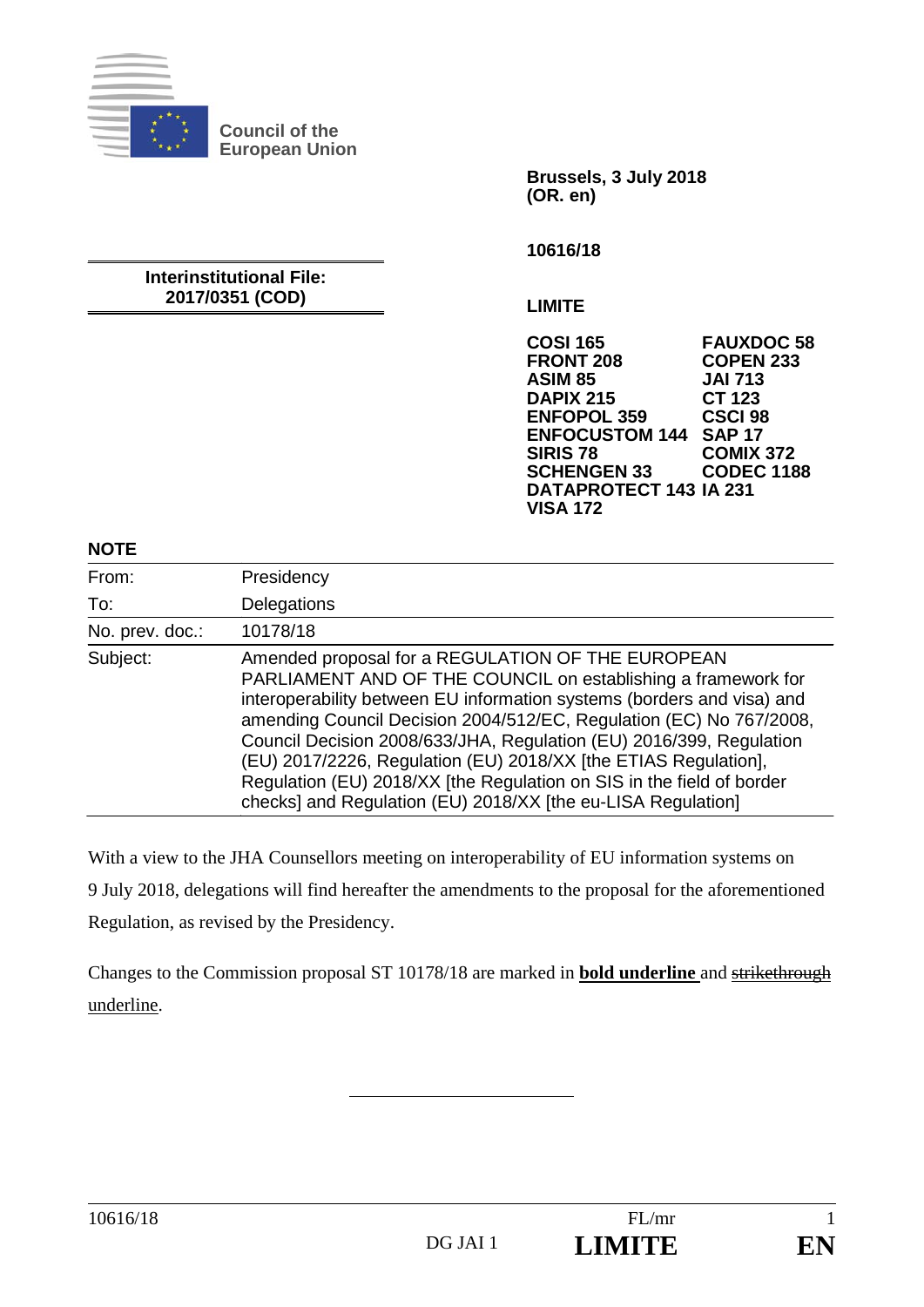# **CHAPTER IX**

# **Amendments to other Union instruments**

*Article 55f* 

*Amendments to Regulation (EU) 2018/XX [the ETIAS Regulation]* 

Regulation (EU) 2018/XXX (the ETIAS Regulation) is amended as follows:

1. In Article 1, the following paragraph is inserted:

"1a. By storing identity and travel document data in the common identity repository (CIR) established by [Article 17**(1)** of Regulation 2018/XX on interoperability], the ETIAS contributes to facilitating and assisting in the correct identification of persons registered in the ETIAS under the conditions and for the ultimate objectives referred to in [Article 20] of that Regulation."

2. In Article 3(1), the following points are added:

"(pa) (23) CIR' means the common identity repository **established by** as defined in [point] 35 of Article **17(1)** 4 of Regulation 2018/XX on interoperability];

(pb) **(24)** 'ETIAS Central System' means the Central System referred to in Article 6(2)(ab) together with the CIR to the extent that the CIR contains the data referred to in Article 6(2a);

 $\frac{\pi}{25}$  'identity data' means the data referred to in Article 17(2)(a);

(pd) **(26)** 'travel document data' means the data referred to in **points (d) and (e) of** Article  $17(2)$ (d) and (e) and the three letter code of the country issuing the travel document as referred to in **point** (c) of Article  $19(3)(e)$ ;".

 **1** Article 55f on "Business continuity", as approved by Coreper on 14 June 2018, will become Article 55i.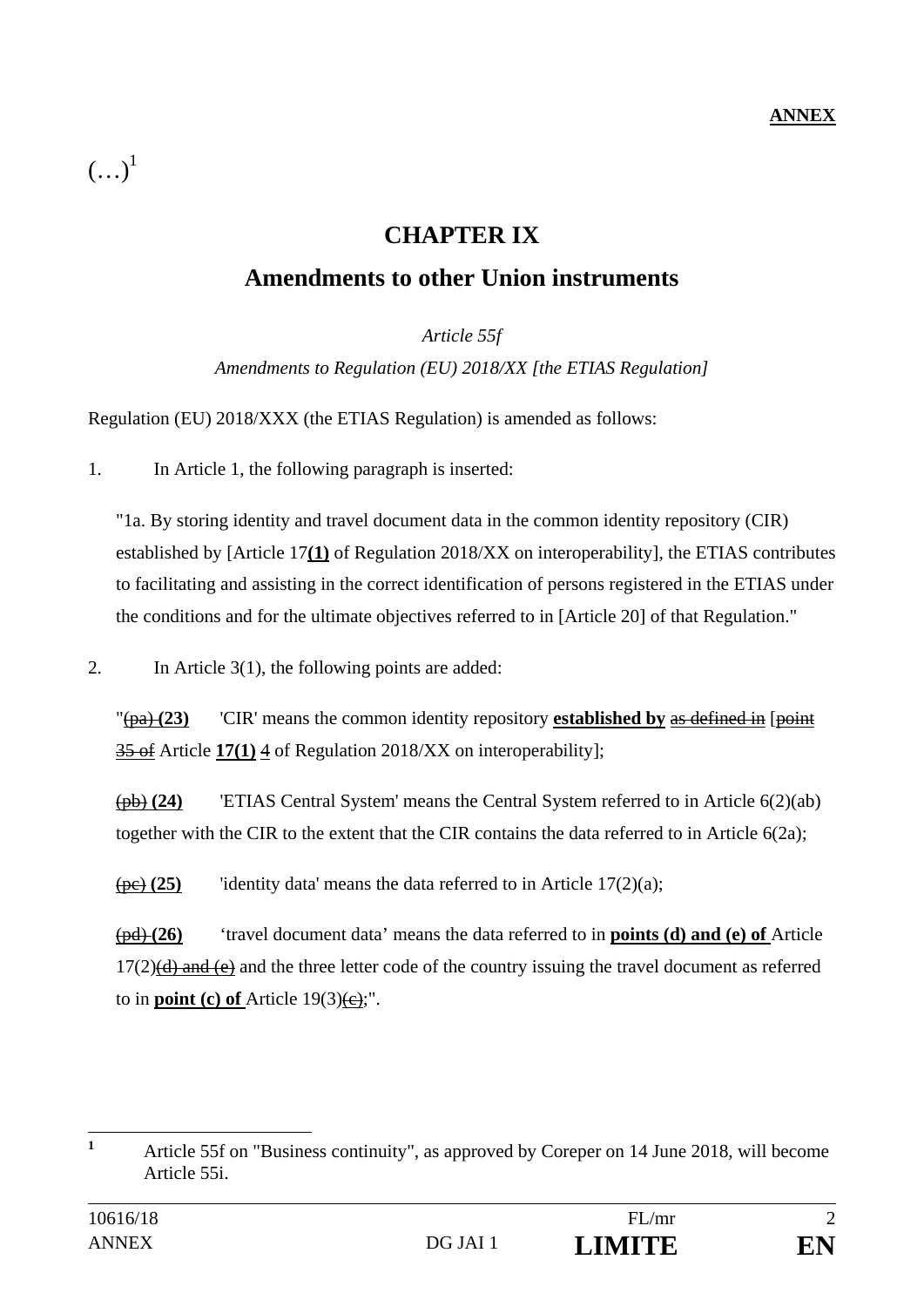- 3. In Article 4, the following point is added:
	- "(g) contribute to the correct identification of persons;".
- 4. In Article 6(2), point (a) is replaced by the following:
	- "(a) the common identity repository (CIR) as referred to in **established by** [Article 17**(1)**(2)(a) of Regulation 2018/XX on interoperability];".
- 5. In Article 6(2), the a-following point (ab) is inserted:

# "(ab) **the ETIAS Central System** a Central System, including the **ETIAS** watchlist**, referred to in Article 34**;".

- 6. In Article 6(2), point  $(d)$   $\overleftrightarrow{(n)}$  is replaced by the following:
	- "(**d**n) a secure communication infrastructure between the ETIAS Central System and the central infrastructures of the European search portal established by [Article 6 of Regulation 2018/XX on interoperability], the **CIR** common identity repository established by [Article 17**(1)** of Regulation 2018/XX on interoperability] and the multiple-identity detector established by [Article 25 of Regulation 2018/XX on interoperability];".
- 7. In Article 6, the following paragraph is inserted:

"2a. The CIR shall contain the identity and travel document data referred to in **points (a), (b), (c), (d) and (e) of** Article 17(2)(a) and (b) to (e) as well as the three letter code of the country issuing the travel document as referred to in **point (c) of** Article 19(3) $\left(\text{e}\right)$ , the remaining data shall be stored in the ETIAS Central System.".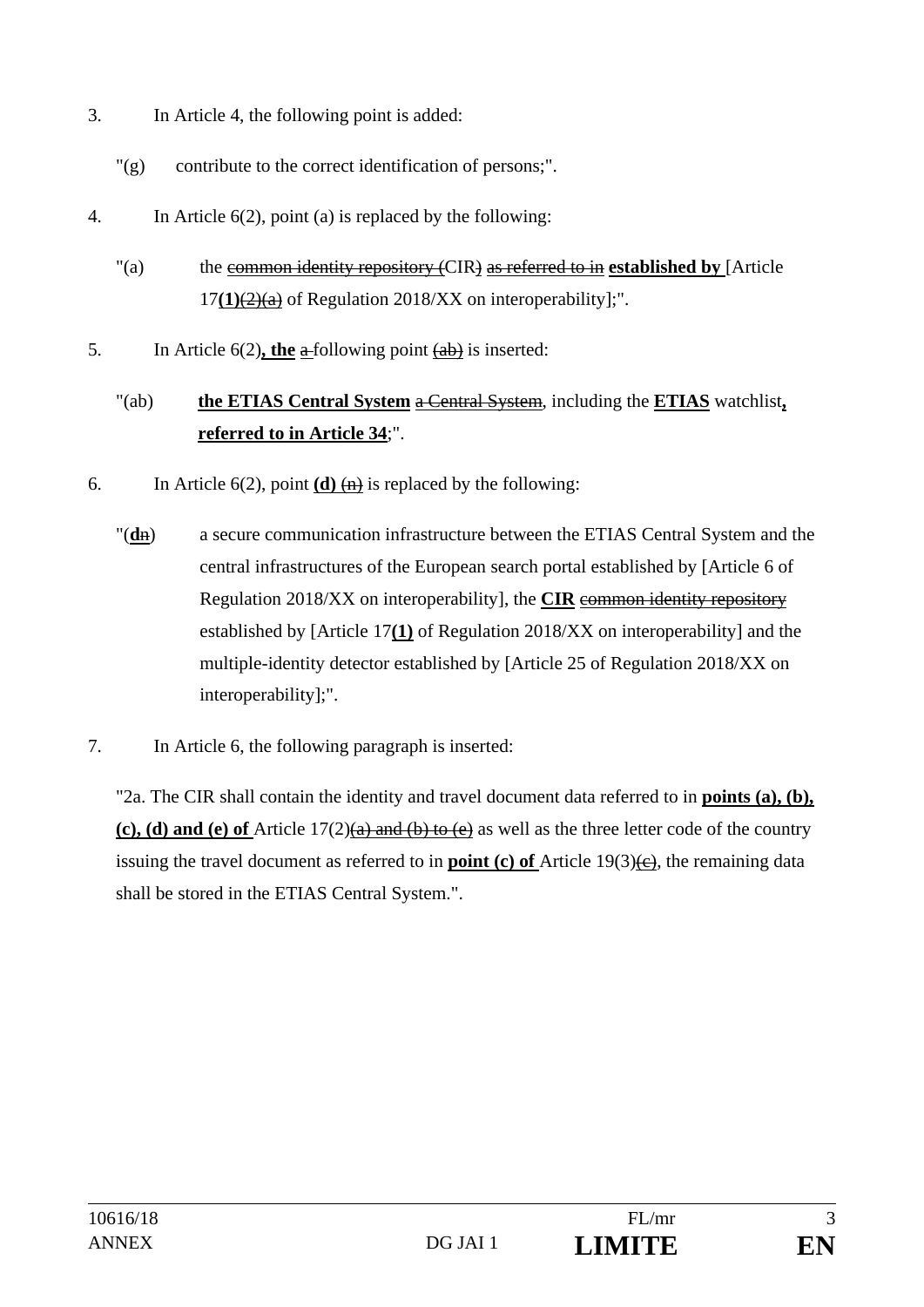#### 8. Article 13 is amended as follows:

#### (a) **the following** paragraph 5 is **inserted** replaced by the following:

"5**4a**. Access to consulting the ETIAS identity and travel document data stored in the CIR shall also be reserved exclusively for the duly authorised staff of the national authorities of each Member State and for the duly authorised staff of the EU bodies that are competent for the purposes laid down in [Article 20 and Article 21 of Regulation 2018/XX on interoperability]. That access shall be limited to the extent necessary for the performance of the tasks of those national authorities and Union bodies in accordance with those purposes and shall be proportionate to the objectives pursued.**";**

#### **(b) paragraph 5 is replaced by the following:**

**"5**6. Each Member State shall designate the competent national authorities referred to in paragraphs 1, 2**,** 4 and **4a** 5 of this Article and shall communicate a list of these authorities to eu-LISA without delay, in accordance with Article 87(2). That list shall specify for which purpose the duly authorised staff of each authority shall have access to the data in ETIAS Information System in accordance with paragraphs 1, 2**,** 4 and **4a** 5 of this Article .".

#### 9. In Article 17(2) **is amended as follows**, point (a) is replaced by the following:

### **(a) point (a) is replaced by the following:**

"(a) surname (family name), first name(s) (given name(s)), surname at birth; date of birth, place of birth, sex, current nationality;";

### **(b) the following point is inserted:**

- "(ab) country of birth, first name(s) of the parents of the applicant;" .
- 10. In Article 19(4) the words "**point (a) of** Article 17(2)(a)" are replaced by the words "**points**  (a) and (ab) of Article  $17(2)$ (a) and  $(ab)$ ".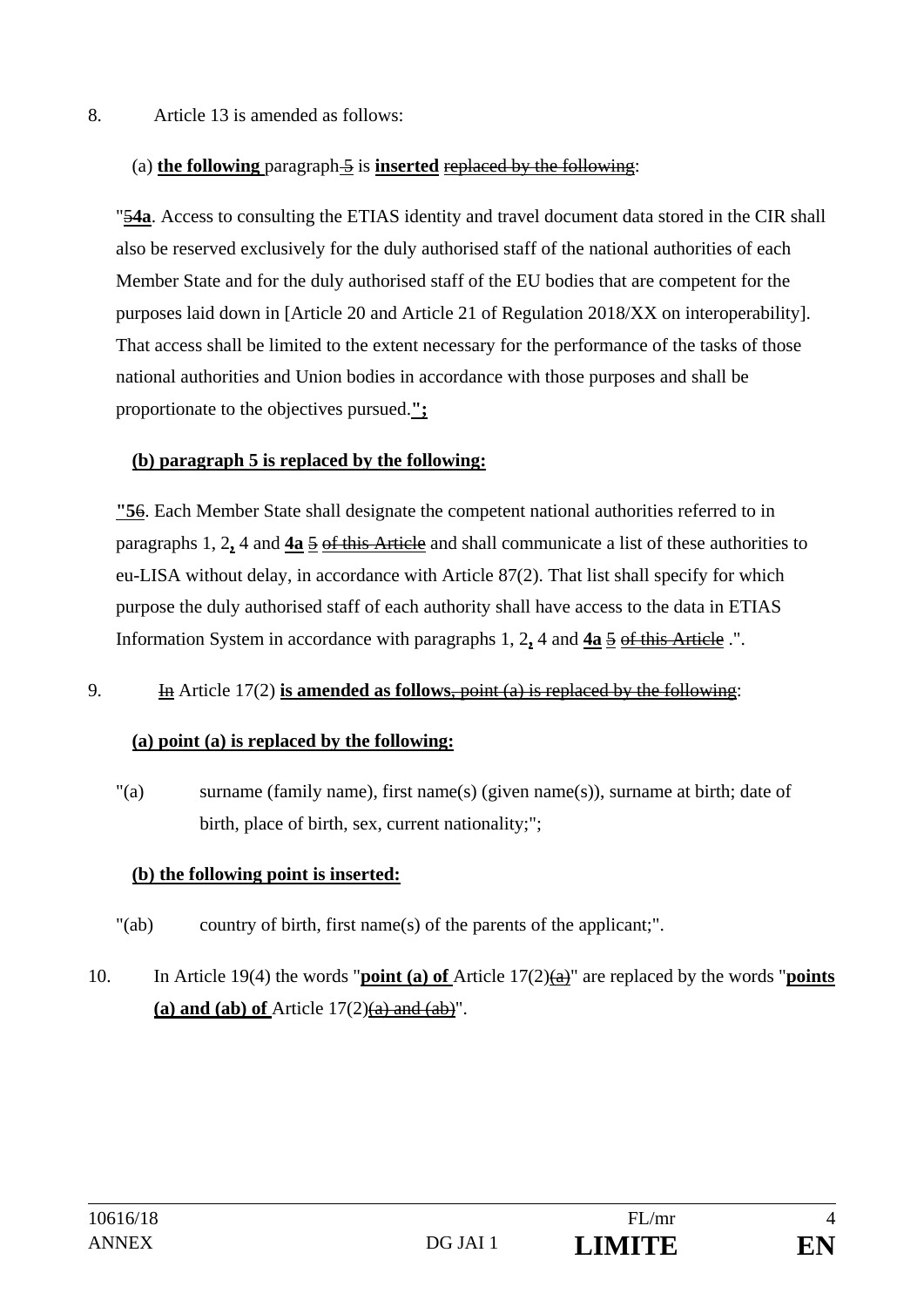11. Article 20 is amended as follows:

(a) in paragraph 2, the first subparagraph is replaced by the following:

"2. The ETIAS Central System shall launch a query by using the European Search Portal defined in **established by** [Article 6(1) of the Interoperability Regulation] to compare the relevant data referred to in **points (a), (ab), (b), (c), (d), (f), (g), (j), (k) and (m) of** Article 17(2)(a), (ab), (b), (c), (d),(f),(g), (j), (k), (m) and **in Article 17**(8) to the data present in a record, file or alert registered in an application file stored in the ETIAS Central System, SIS, the EES, VIS, Eurodac, Europol data and Interpol databases SLTD and TDAWN."

(b) In paragraph 4**,** the words "**points (a), (b), (c), (d), (f), (g), (j), (k) and (m) of** Article  $17(2)(a)$ , (b), (c), (d), (f), (g), (i), (k), (m) and **Article 17**(8)" are replaced by the words "**points (a), (ab), (b), (c), (d), (f), (g), (j), (k), (m) of** Article 17(2)(a), (ab), (b), (c), (d), (f), (g), (j), (k), (m) and **Article 17**(8)".

(c) In paragraph 5, the words "**points (a), (b), (c), (d), (f), (g), (j), (k), (m) of** Article  $17(2)(a)$ , (b), (c), (d), (f), (g), (j), (k), (m) and **Article 17**(8)" are replaced by the words "**points (a),**  (ab), (b), (c), (d), (f), (g), (j), (k), (m) of Article  $17(2)(a)$ , (ab), (b), (c), (d), (f), (g), (i), (k), (m) and **Article 17**(8)".

12. **In** Article 23(1), **paragraph 1** is replaced by the following:

 "1. The ETIAS Central System shall launch a query by using the European Search Portal defined in **established by** [Article 6(1) of the Interoperability Regulation] to compare the relevant data referred to in **points (a), (ab), (b) and (d) of** Article 17(2)(a), (ab), (b) and (d) to the data present in SIS in order to determine whether the applicant is the subject of one of the following alerts:

- (a) an alert on missing persons;
- (b) an alert on persons sought to assist with a judicial procedure;
- (c) an alert on persons for discreet checks or specific checks.".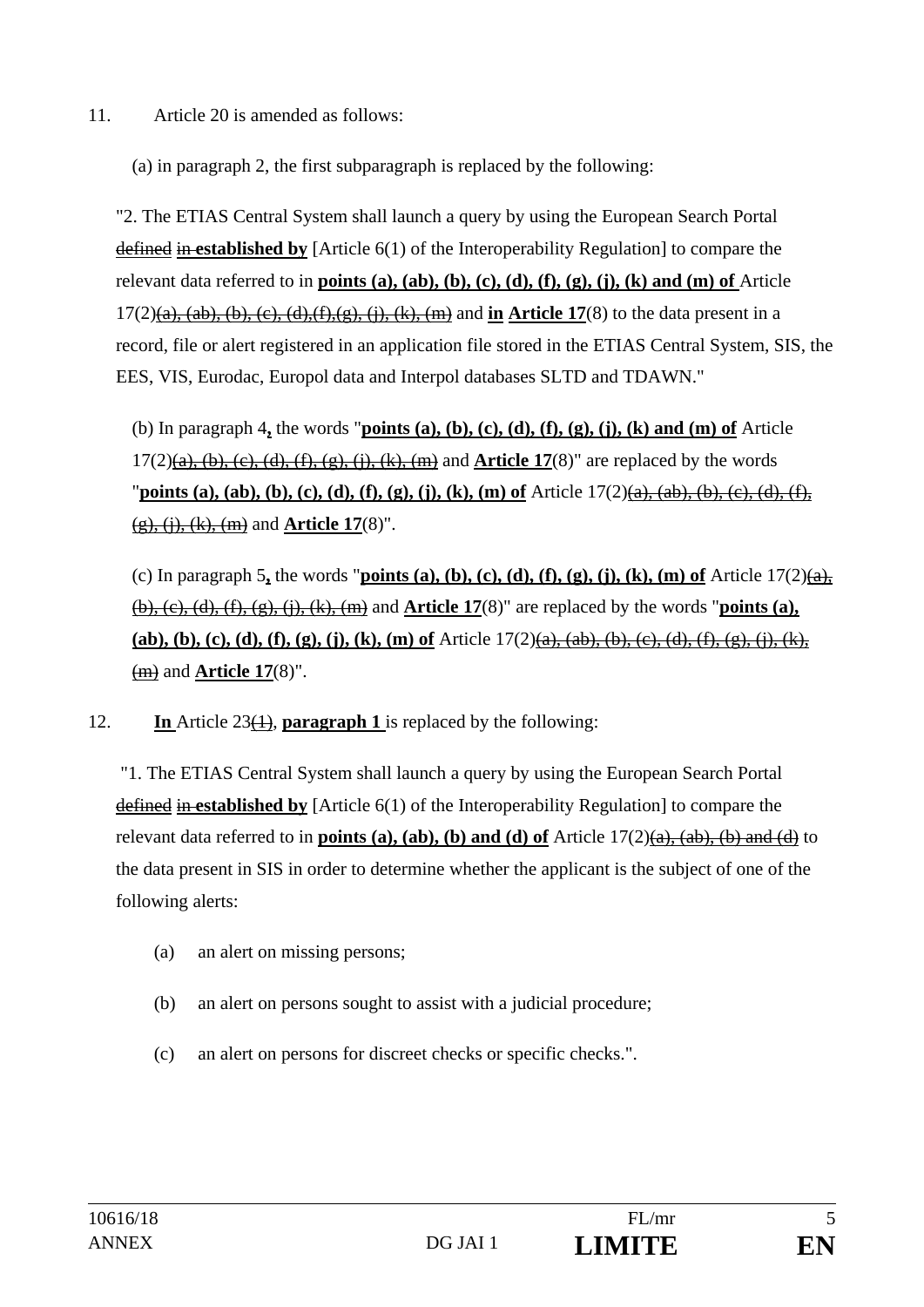- 13. In Article 49(1), paragraph 1 the words "**points (a), (b), (c), (d) and (e) of** Article  $17(2)(a)$ , (b), (c), (d) and (e are replaced by the words "**points (a), (ab), (b), (c), (d) and (e) of** Article  $17(2)(a)$ ,  $(ab)$ ,  $(b)$ ,  $(c)$ ,  $(d)$  and  $(e)$ ".
- 14. In Article 52, the following paragraph is inserted:

"1a. In cases where the designated authorities launched a query to the CIR in accordance with [Article 22 of Regulation 2018/XX on interoperability], they may access the application files stored in the ETIAS Central System in accordance with this Article for consultation where the reply received as referred to in paragraph 3 of [Article 22 of Regulation 2018/XX on interoperability] reveals that data is stored in the application files stored in the ETIAS Central System.".

15. In Article 53, the following paragraph is inserted:

"1a. In cases where Europol launched a query to the CIR in accordance with [Article 22 of Regulation 2018/XX on interoperability], they may access the application files stored in the ETIAS Central System in accordance with this Article for consultation where the reply received as referred to in paragraph 3 of [Article 22 of Regulation 2018/XX on interoperability] reveals that data is stored in the application files stored in the ETIAS Central System.".

- 16. In **the fifth subparagraph of** Article 65(3) fifth subparagraph, the words "**points (a), (b),**  (d), (e) and (f) of Article  $17(2)(a)$ ,  $(b)$ ,  $(d)$ ,  $(e)$  and  $(f)$ " are replaced by the words "**points** (a), (ab), (b), (d), (e) and (f) of Article  $17(2)(a)$ ,  $(ab)$ ,  $(b)$ ,  $(d)$ ,  $(e)$  and  $(f)$ ".
- 17. In Article 69(1), the following point is inserted:
	- "(ca) where relevant, a reference to the use of the European search portal to query the ETIAS Central System as referred to in [Article 7(2) of the Regulation 2018/XX on interoperability],".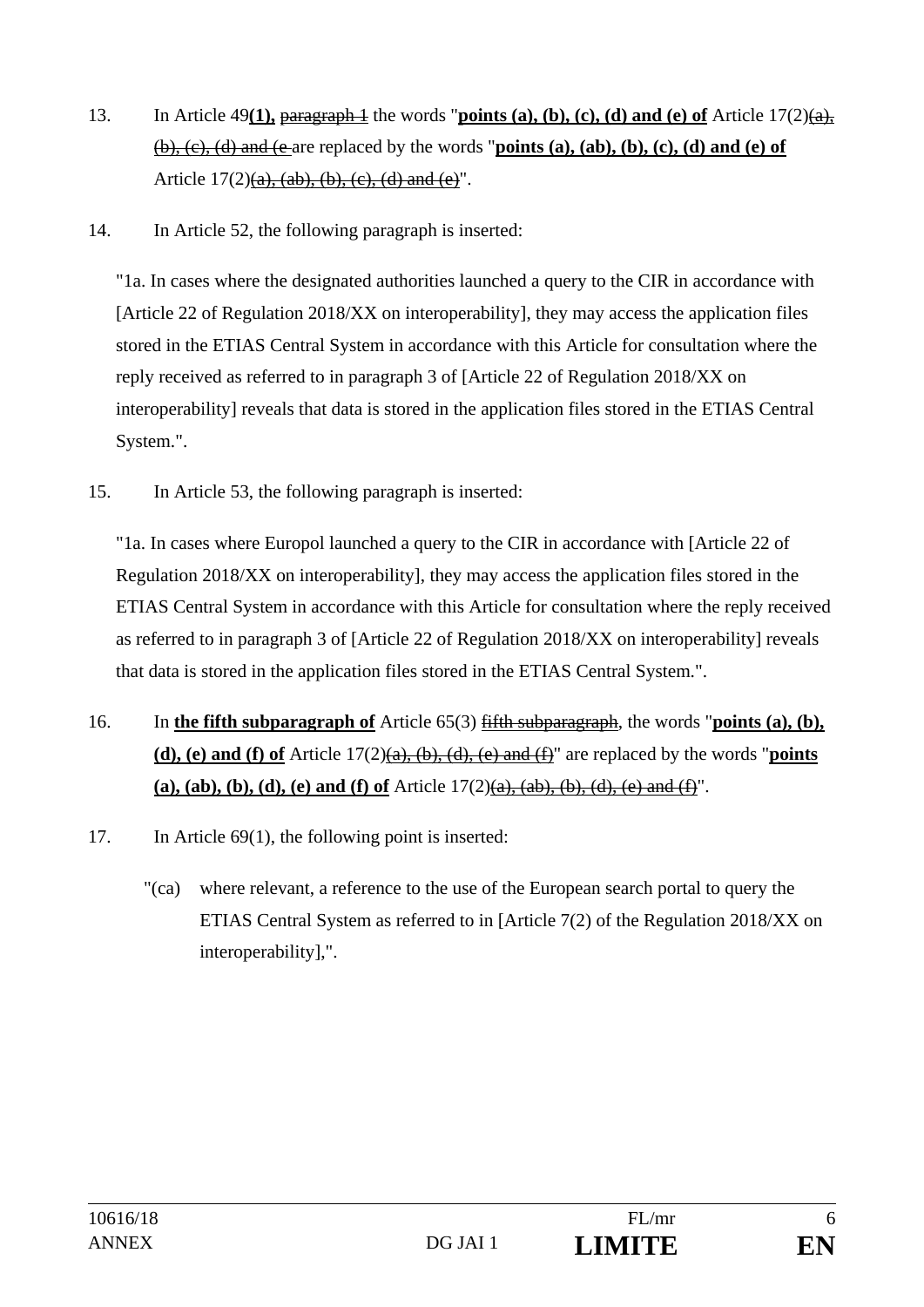- 18. In Article 73(2), the words "the central repository of data" are replaced by the words "the central repository for reporting and statistics referred to in [Article 39 of the Regulation 2018/XX on interoperability] to the extent that it contains data obtained from the ETIAS Central System in accordance with Article 84".
- 19. In Article 74(1), the words "and the central repository of data, as referred to in Article 6" are deleted.
- 20. In Article 84(2), the first subparagraph is replaced by the following:

"2. For the purpose of paragraph 1 of this Article, eu-LISA shall store the data referred to in paragraph 1 in the central repository for reporting and statistics referred to in [Article 39 of the Regulation 2018/XX on interoperability]. In accordance with [Article 39(1) of the Regulation 2018/XX on interoperability], cross-system statistical data and analytical reporting **shall** would allow the authorities listed in paragraph 1 to obtain customisable reports and statistics, to support the implementation of the ETIAS screening rules referred to in Article 33, to improve the assessment of the security, illegal immigration and high epidemic risks, to enhance the efficiency of border checks and to help the ETIAS Central Unit and the ETIAS National Units process the travel authorisation applications.".

21. In Article 84(4), a new **second** subparagraph is added:

"The daily statistics shall be stored in the central repository for reporting and statistics.".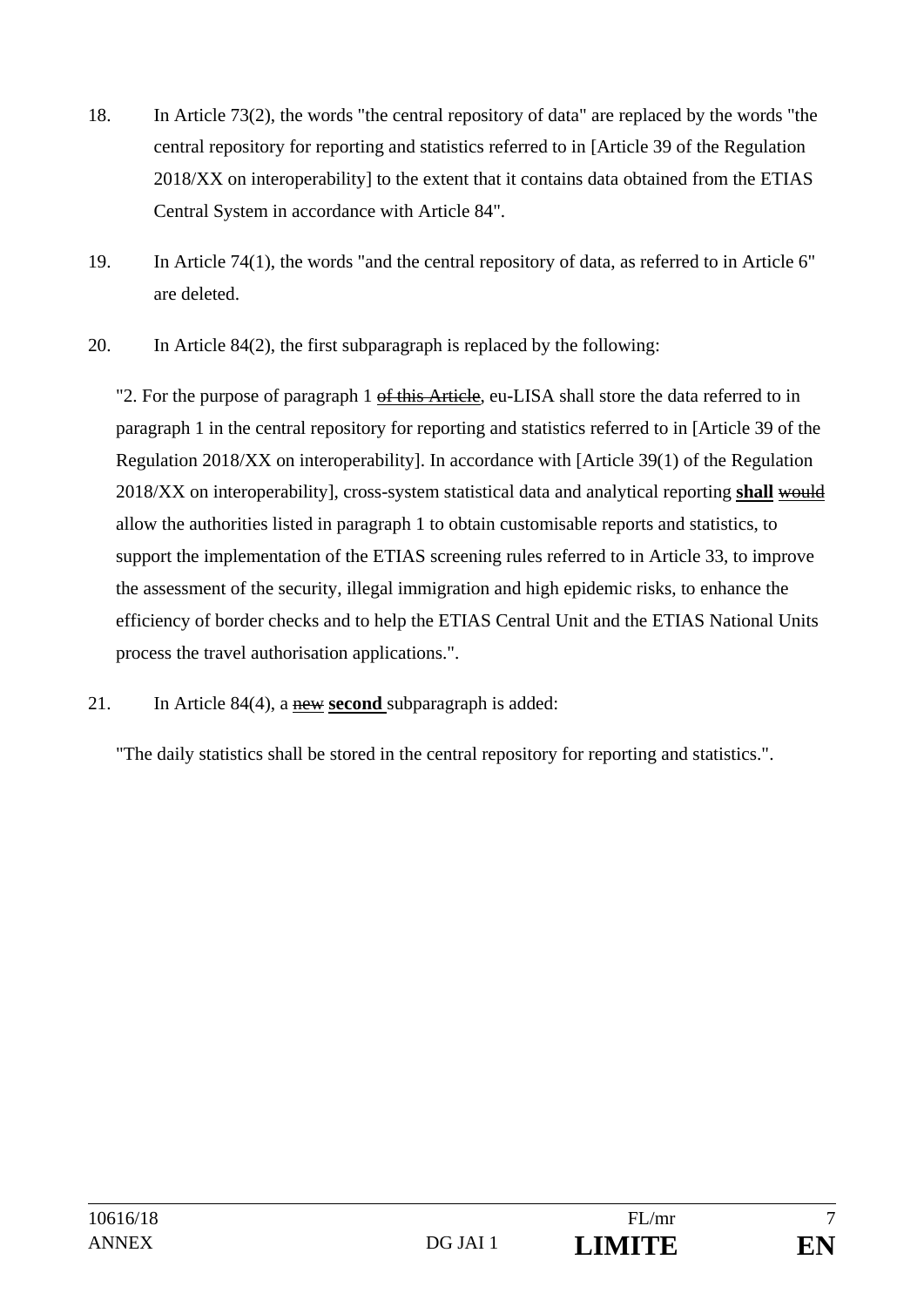### *Article 55g*

*Amendments to Regulation (EU) 2018/XX [the Regulation on SIS in the field of border checks]* 

## *[NB: Some text should be included to reflect recital 16a2 , as approved in the June Coreper mandate]*

Regulation (EU) 2018/XX is amended as follows:

1. In Article 3(1), the following points are added:

"(t) 'ESP' means the European search portal as defined in **established by** [Article 6**(1)** of Regulation 2018/XX on interoperability].

(u) 'shared BMS' means the shared biometric matching service as defined in **established by**  [Article 12**(1)** of Regulation 2018/XX on interoperability].

(v) 'CIR' means the common identity repository as referred to in **established by** [Article 17**(1)** of Regulation 2018/XX on interoperability];

(w) 'MID' means the multiple-identity detector as defined in **established by** [Article 25**(1)** of Regulation 2018/XX on interoperability].

 **2** Recital 16a: "To help fighting identity fraud when consulting national copies of SIS, new biographic identity data from CIR records could be added to an alert in SIS using the existing alias procedures of the Sirene Manual, in case of a red link between data in SIS and the CIR. After adding the new identity data as an alias in the SIS, a new multiple identity detection process should be launched in order to change the existing red link into a white link in an automated manner*.*".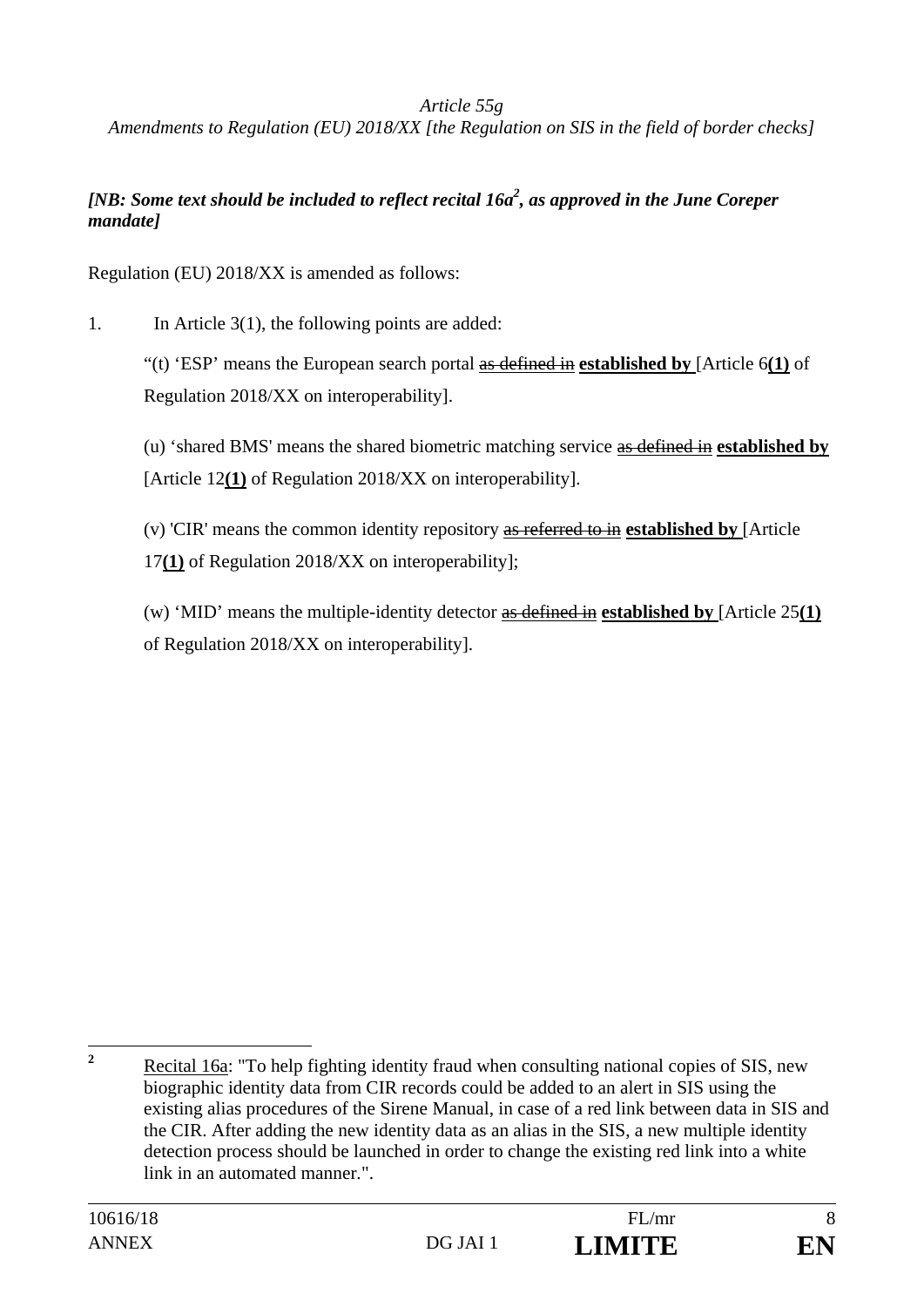2. Article 4 is amended as follows:

(a) in paragraph  $1\overline{3}$ , the following point  $\overline{4}$  is added:

"**(**d) a secure communication infrastructure between CS-SIS and the central infrastructures of the ESP, the shared BMS and the MID ".

(b) the following paragraphs are added:

"**6**5. Without prejudice to paragraphs (1) to (**5) (**4) of this Article, SIS data may also be searched via the ESP.

**7**6. Without prejudice to paragraphs (1) to (**5) (**4) of this Article, SIS data may also be transmitted via the secure communication infrastructure defined in **point (d) of** paragraph **(1)** (3)(d) of this Article. These transmissions shall be limited to the extent that the data are required for the functionalities referred to in [Regulation 2018/XX on interoperability]."

3. In Article 7**,** the following paragraph 2a is **inserted** added:

"2a. The SIRENE Bureaux shall also ensure the verification of different identities in accordance with [Article 29 Regulation 2018/XX on interoperability]. To the extent necessary to carry out this task, the SIRENE Bureaux shall have access to consulting the data stored in the CIR for the purposes laid down in [Article 21 of Regulation 2018/XX on interoperability].".

4. **I**in Article 8 paragraph 4 is deleted.

**4**5. **I**in Article 12**,** paragraph 1 is replaced by the following:

"1. Member States shall ensure that every access to and all exchanges of personal data within CS-SIS are logged in their N.SIS for the purposes of checking whether or not the search is lawful, monitoring the lawfulness of data processing, self-monitoring and ensuring the proper functioning of N.SIS, data integrity and security. This does not apply to the automatic processes referred to in **points (a), (b) and (c) of** Article 4(4) (a), (b) and (c). Member States shall ensure that every access to personal data via the ESP are also logged for the purposes of checking whether or not the search is lawful, monitoring the lawfulness of data processing, self-monitoring, data integrity and security."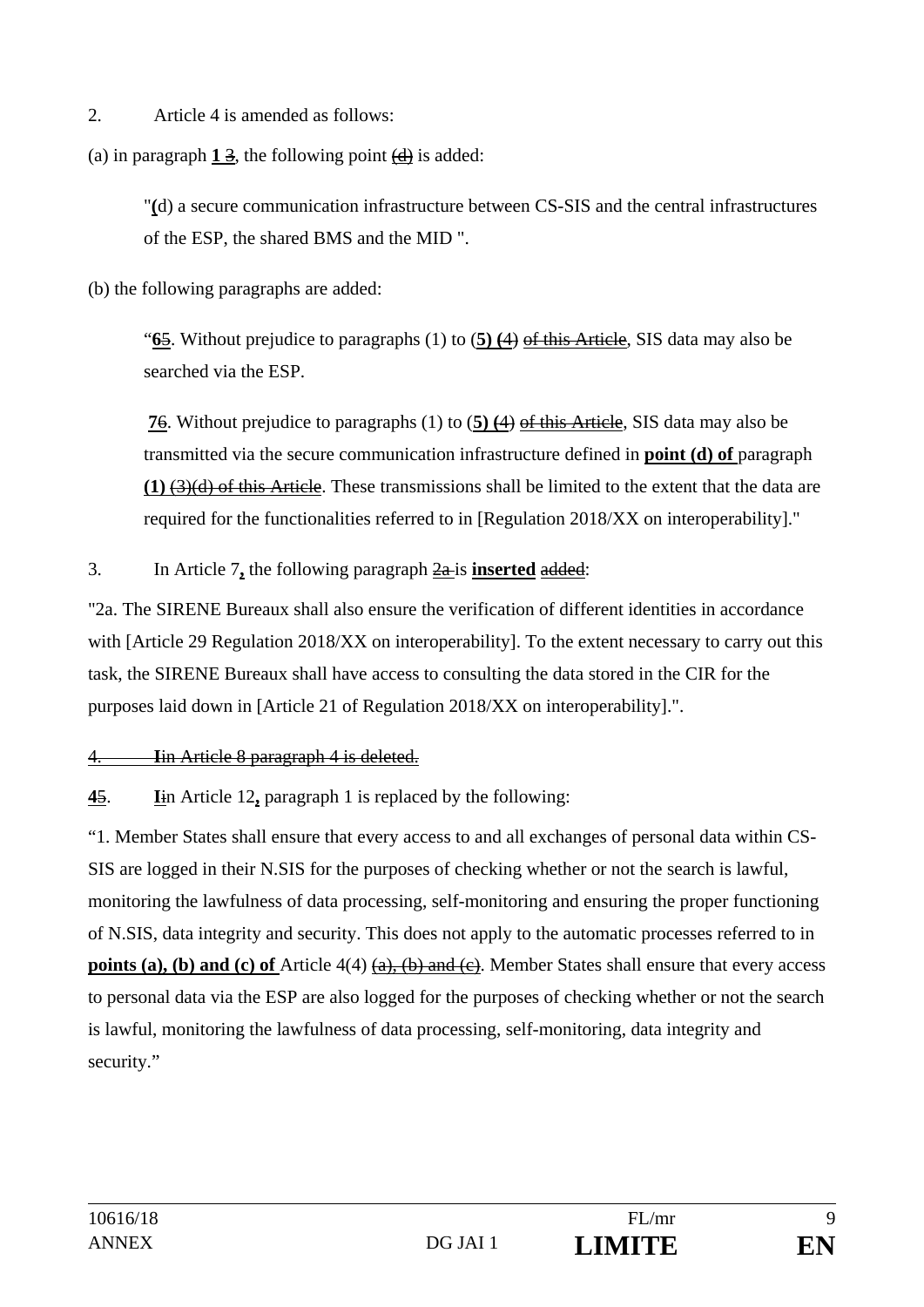# **5**6. In Article 29(1), the following point (**f**g) is added:

"(**f**g) verifying different identities and combating identity fraud in accordance with [Chapter V of Regulation 2018/XX on interoperability]."

# **6**7. **I**in Article 54**,** paragraph 6, is replaced by the following:

"**6.** For the purpose of paragraphs 3, 4 and 5 of this Article and of Article 15(5), the Agency shall store data referred to in paragraph 3 of this Article and in Article 15(5) which shall not allow for the identification of individuals in the central repository for reporting and statistics referred to in [Article 39 of the Regulation 2018/XX on interoperability].

The Agency shall allow the Commission and the agencies **bodies** referred to in paragraph 5 to obtain bespoke reports and statistics. Upon request, the Agency shall give access to Member States, the Commission, Europol, and the European Border and Coast Guard Agency to the central repository in accordance with [Article 39 of the Regulation 2018/XX on interoperability]."

## *Article 55h Amendments to Regulation (EU) 2018/XX [Regulation on eu-LISA]*

Regulation (EU) 2018/XX (eu-LISA) is amended as follows:

1. Article 8 is replaced by the following:

#### *"Article 8 Data quality*

1. eu-LISA shall establish for all systems under the Agency's operational responsibility automated data quality control mechanisms and procedures and common data quality indicators and the minimum quality standards to store data, in accordance with the relevant provisions of the systems' instruments and of [Article 37 of Regulation 2018/XX on interoperability].

2. eu-LISA shall establish a central repository for reporting and statistics in accordance with [Article 39 of Regulation 2018/XX on interoperability]."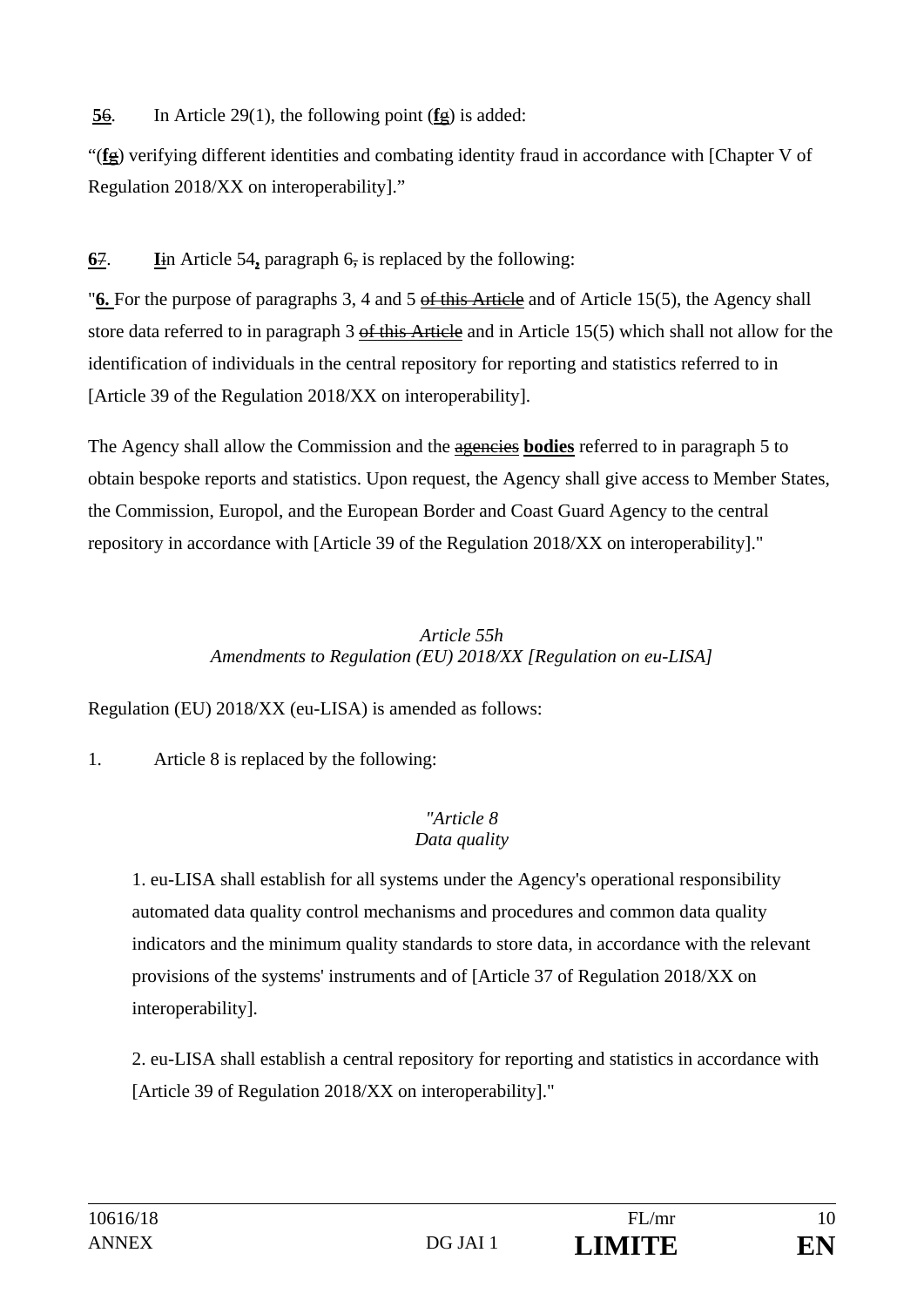2. Article 9 is replaced by the following:

## *"Article 9 Interoperability*

Where the interoperability of large-scale IT systems has been stipulated in a relevant legislative instrument the Agency shall develop the necessary actions conferred on it by those legislative instruments to enable that interoperability."

3. Article 15**(1)** is amended as follows:

## (a) paragraph (1) is amended as follows:

(ai) the following point (eea) is inserted:

"(eea) **a**Adopt the reports on the state of play of the development of the interoperability components pursuant to [Article 68(2) of Regulation 2018/XX on interoperability]."**;** 

 $(bii)$  point (ff) is replaced by the following:

"(ff) adopt the reports on the technical functioning of SIS II pursuant to Article 50(4) of Regulation (EC) No 1987/2006 and Article 66(4) of Decision 2007/533/JHA respectively [or Article 54(7) of Regulation 2018/XX of the European Parliament and of the Council on the establishment, operation and use of the Schengen Information System (SIS) in the field of border checks, amending Regulation (EU) No 515/2014 and repealing Regulation (EC) No 1987/2006 and Article 71(7) of Regulation 2018/XX of the European Parliament and of the Council on the establishment, operation and use of the Schengen Information System (SIS) in the field of police cooperation and judicial cooperation in criminal matters, amending Regulation (EU) No 515/2014 and repealing Regulation (EC) No 1986/2006, Council Decision 2007/533/JHA and Commission Decision 2010/261/EU], of VIS pursuant to Article 50(3) of Regulation (EC) No 767/2008 and Article 17(3) of Decision 2008/633/JHA, of EES pursuant to Article 72(4) of Regulation (EU) 2017/2226, of ETIAS pursuant to Article **92**81(4), of Regulation (EU) 2018/XX on the ECRIS-TCN system and the ECRIS reference implementation pursuant to Article 34(4) of Regulation (EU) 2018/XX] and of the interoperability components pursuant to [Article 68(4) of Regulation 2018/XX on interoperability];"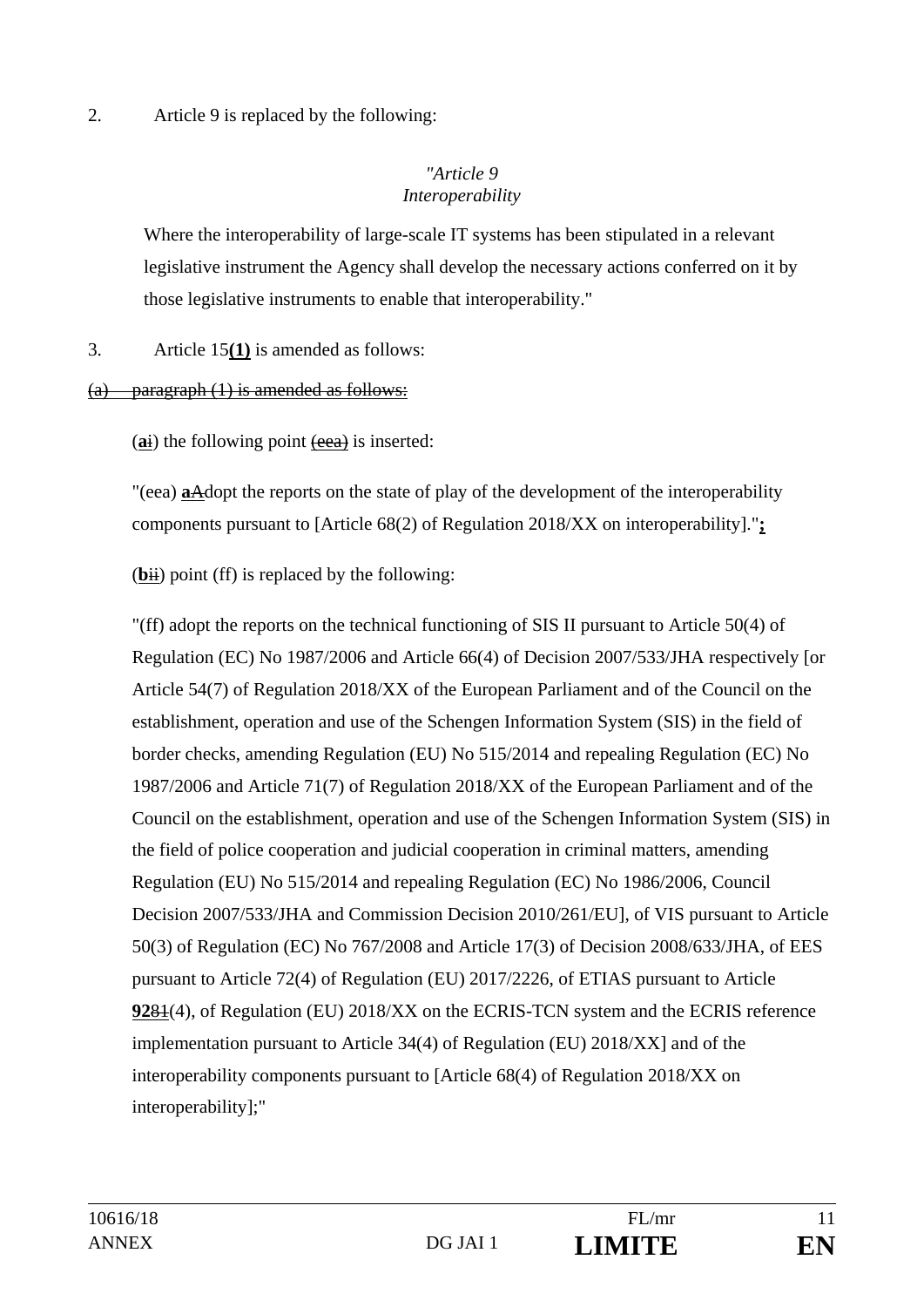(**c**iii) point (hh) is replaced by the following:

"(hh) adopt formal comments on the European Data Protection Supervisor's reports on the audits pursuant to Article 45(2) of Regulation (EC) No 1987/2006, Article 42(2) of Regulation (EC) No 767/2008 and Article 31(2) of Regulation (EU) No 603/2013, Article 56(2) of Regulation (EU) 2017/2226, and [Article 57 **67** of Regulation (EU) 2018/XX (establishing the ETIAS)] and to [Article 27(2) of Regulation (EU) 2018/XX (establishing the ECRIS-TCN system)] and to [Article 50 of Regulation 2018/XX on interoperability] and ensure appropriate follow-up of those audits;".

# 4. In Article 19**,** paragraph 4 is replaced by the following:

"4. Europol and Eurojust may attend the meetings of the Management Board as observers when a question concerning SIS II, in relation to the application of Decision 2007/533/JHA, is on the agenda. [The European Border and Coast Guard Agency may attend the meetings of the Management Board as observers when a question concerning SIS in relation to the application of Regulation (EU) 2016/1624 is on the agenda]. Europol may also attend the meetings of the Management Board as observer when a question concerning VIS, in relation to the application of Decision 2008/633/JHA, or a question concerning Eurodac, in relation to the application of Regulation (EU) No 603/2013, is on the agenda. Europol may also attend the meetings of the Management Board as an observer when a question concerning EES in relation to the application of Regulation (EU) 2017/2226 is on the agenda or when a question concerning ETIAS in relation to Regulation 2018/XX (establishing ETIAS) is on the agenda. **[**The European Border and Coast Guard Agency may also attend the meetings of the Management Board as observer when a question concerning ETIAS in relation with the application of Regulation 2018/XX (establishing ETIAS) is on the agenda.] [EASO may also attend the meetings of the Management Board as an observer when a question concerning the automated system for registration, monitoring and the allocation mechanism for applications for international protection referred to in Article 44 of Regulation (EU) establishing the criteria and mechanisms for determining the Member State responsible for examining an application for international protection lodged in one of the Member States by a third-country national or a stateless person (recast) COM(2016) 270 final-2016/0133(COD), is on the agenda.]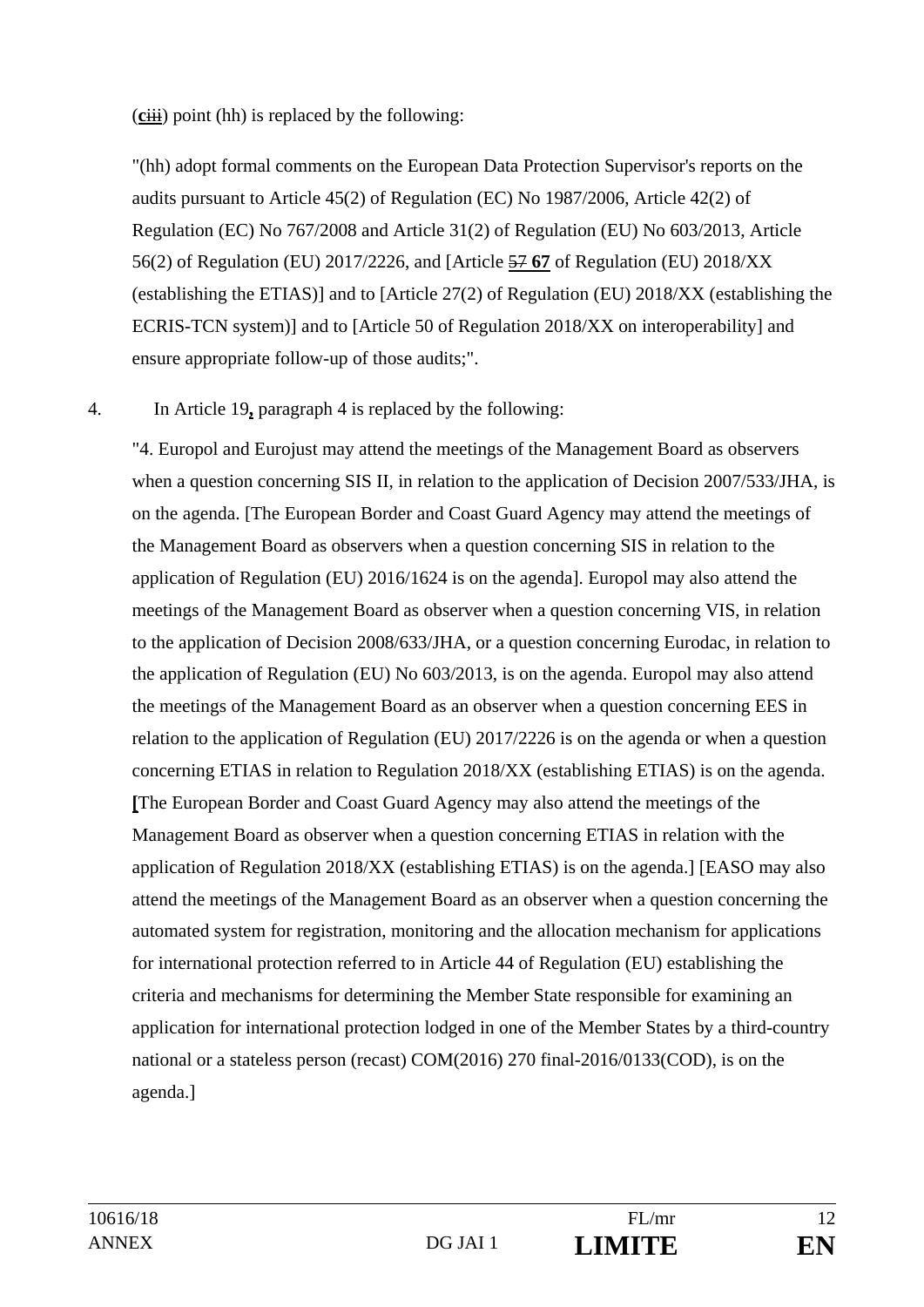[Eurojust, Europol [the European Public Prosecutor's Office] may also attend the meetings of the Management Board as observers when a question concerning Regulation 2018/XX (establishing a centralised system for the identification of Member States holding conviction information on thirdcountry nationals and stateless persons (TCN) to supplement and support the European Criminal Records Information System (ECRIS), and amending Regulation (EU) No 1077/2011 (ECRIS-TCN system) is on the agenda.] Europol, Eurojust and the European Border and Coast Guard Agency may also attend the meetings of the Management Board as observers when a question concerning [Regulation 2018/XX on interoperability] is on the agenda. The Management Board may invite any other person whose opinion may be of interest, to attend its meetings as an observer.".

# 5. In Article 21(3), point (o) is replaced by the following:

"(o) without prejudice to Article 17 of the Staff Regulations, establishing confidentiality requirements in order to comply with Article 17 of Regulation (EC) No 1987/2006, Article 17 of Decision 2007/533/JHA, Article 26(9) of Regulation (EC) No 767/2008 Article 4(4) of Regulation (EU) No 603/2013; Article 37(4) of Regulation 2017/2226, [Article **74**64(2) of Regulation 2018/XX (establishing the ETIAS)], [Article 11(16) of Regulation 2018/XX (establishing the ECRIS-TCN system)] and [Article 53(2) of Regulation 2018/XX on interoperability];".